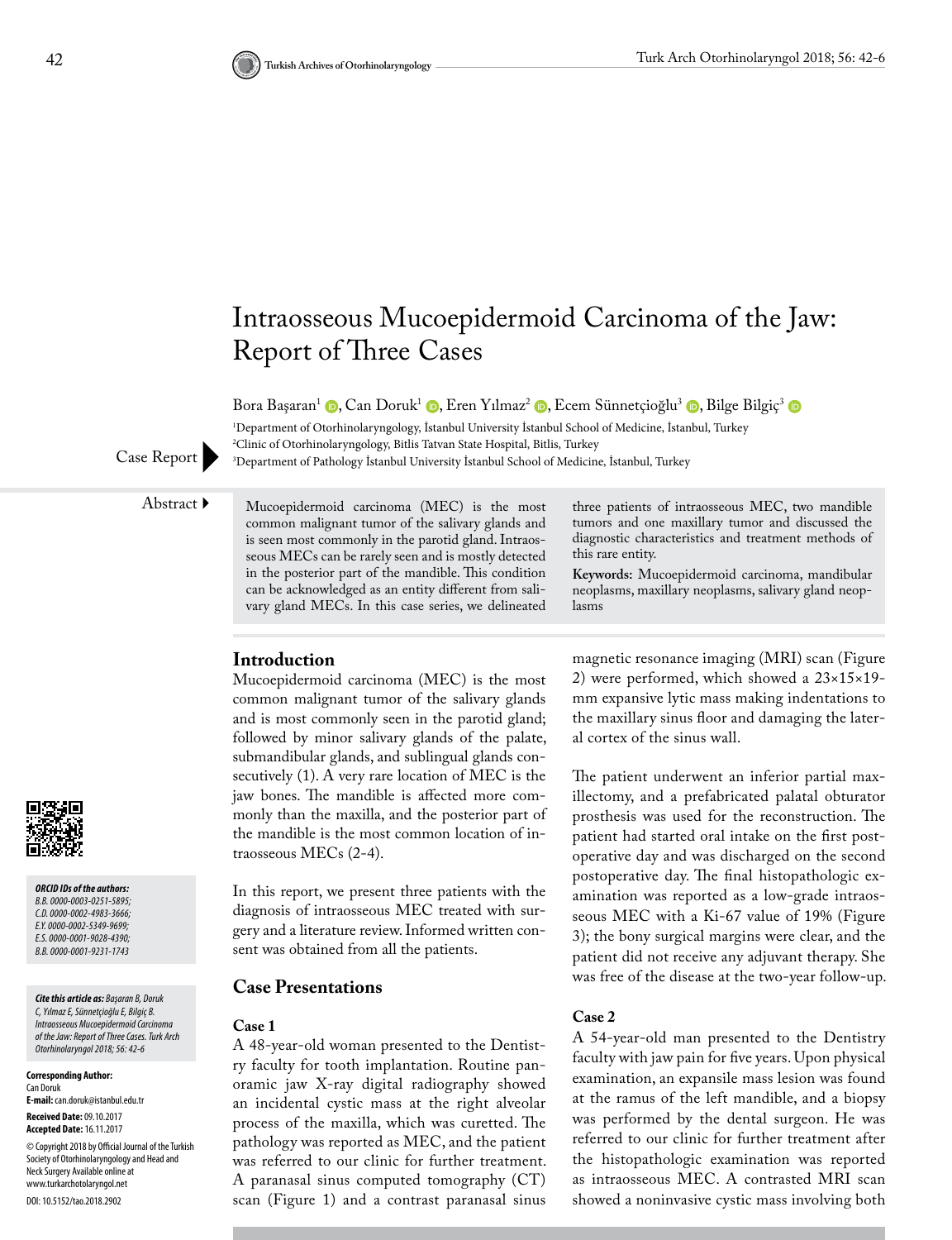

Figure 1. Axial paranasal computed tomography section showing a mass lesion



Figure 2. T1-contrasted coronal magnetic resonance imaging section of an expansile lytic mass lesion originating from the maxillary sinus floor

the ramus and angulus portions of the left mandible. (Figure 4) The tumor was resected with a left segmental mandibulectomy and a left supraomohyoid selective neck dissection was performed. Pectoralis muscle myocutaneous flap was used for the reconstruction of the defect. Postoperative histopathology was reported as low-grade intraosseous MEC with a Ki-67 value of 17% (Figure 5). The bony surgical margins were clear, and the patient did not receive any adjuvant therapy. He was decannulated on the seventh postoperative day, and oral feed-



Figure 3. Bone lamellae showing osteoblastic activity and epithelial cells rich in mucin-forming glandular structures in the neighboring fibrous stroma in Case 1 under X4 magnification



Figure 4. T1-contrasted coronal magnetic resonance imaging section showing a noninvasive cystic mass involving the ramus of the left mandible

ing was started on the tenth day. He was free of the disease at the three-year follow-up.

### **Case 3**

A 49-year-old woman was referred to our clinic from the Dentistry faculty with a diagnosis of intraosseous MEC. The patient had no complaints other than a mass which was encountered after the first right molar tooth removal. MRI and CT scans showed a mass originating from the symphysis of the mandible extending up to the level of angle of mandible on the right side and to the left canine tooth on the left side (Figure 6, 7). The tumor was resected with a subtotal mandibulectomy, and bilateral supraomohyoid selective neck dissection was performed; a fibula osseo-septo-cutaneous free flap was used for the recon-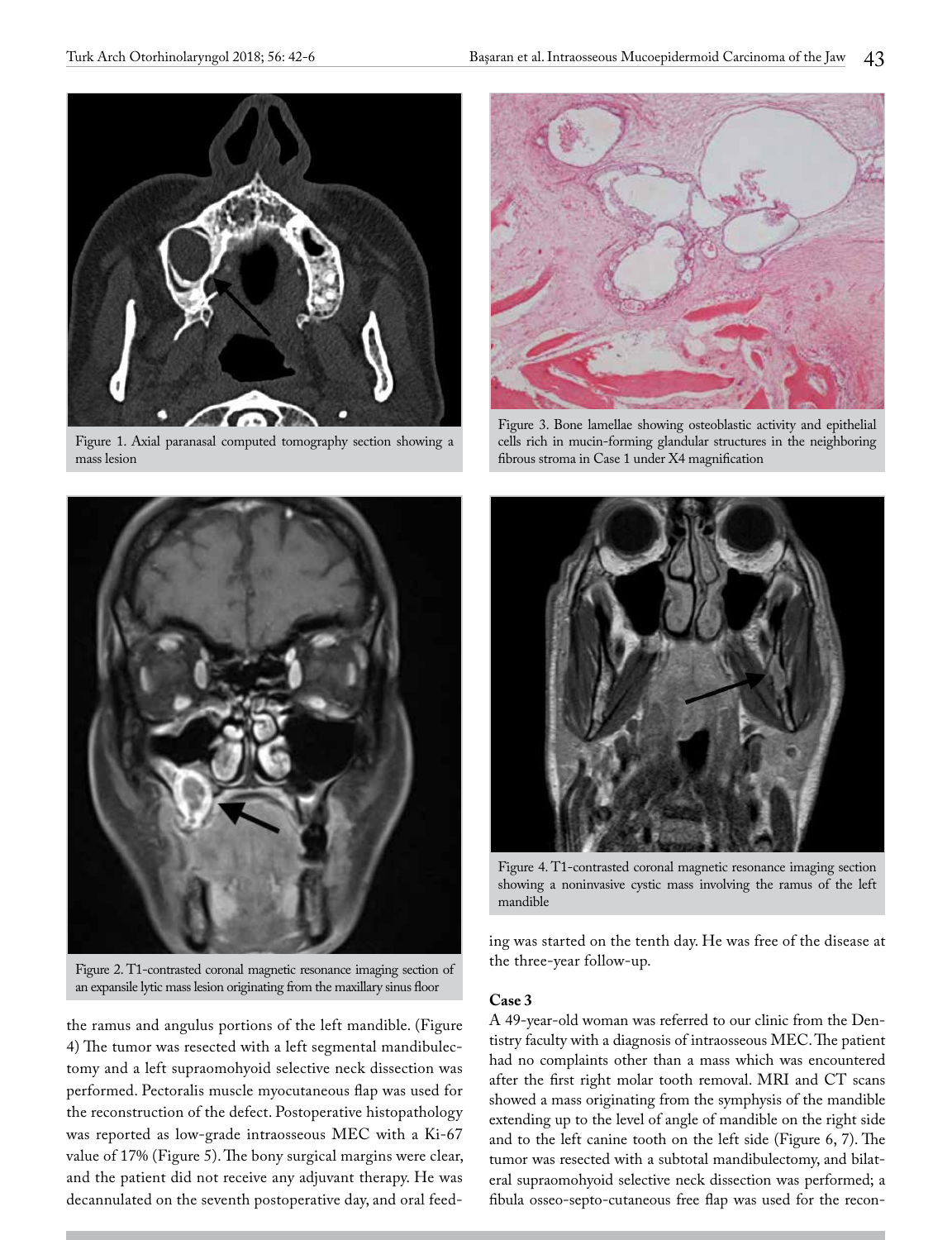

Figure 5. Bone lamellae showing osteoblastic activity and epithelial cells rich in mucin-forming glandular structures in the neighboring fibrous stroma in Case 2 under X10 magnification



Figure 6. T1-contrasted axial MRI scan showing a mass originating from the symphysis of the mandible extending up to the level of the angle of mandible on the right side and to the left canine tooth on the left side

struction. She was decannulated on the fifteenth postoperative day, and oral feeding was started on the sixteenth day. The final histopathologic examination was reported as intraosseous lowgrade MEC with a Ki-67 value of 3% and the bony surgical margins were clear, no neck metastasis was observed (Figure 8). She did not receive any adjuvant chemoradiotherapy. She was free of the disease at the two-year follow-up.

## **Discussion**

The mandible, particularly the posterior part, is the most common location of intraosseous MECs. Women are more commonly affected than men, and although the most common age group for this tumor is the fourth and fifth decades, there were



Figure 7. Axial paranasal computed tomography section showing the intraosseous tumor with intact cortical plates



Figure 8. Bone lamellae showing osteoblastic activity and epithelial cells rich in mucin-forming glandular structures in the neighboring fibrous stroma in Case 3 under X4 magnification with H&E stain

patients between the first and seventh decades reported in literature (4-7). In our cases, the distribution of patients was consistent with literature; two patients were women and one was man; two patients had tumors in the mandible and one had the tumor in the maxilla. Furthermore, one of the patients with the mandibular disease had a tumor at the angle of the mandible, which was also consistent with the literature. However, the other patient had a tumor originating from the symphysis of the mandible, and this is a rare location for this tumor.

The most common symptoms of intraosseous MEC are painless swelling in the oral cavity, pain, paresthesia, numbness, and loose teeth (8). Although one of our patients presented with chronic jaw pain, the other patient was asymptomatic, and the mass was found incidentally during a radiological evaluation of the face for dental implantation. In the third patient, a painless mass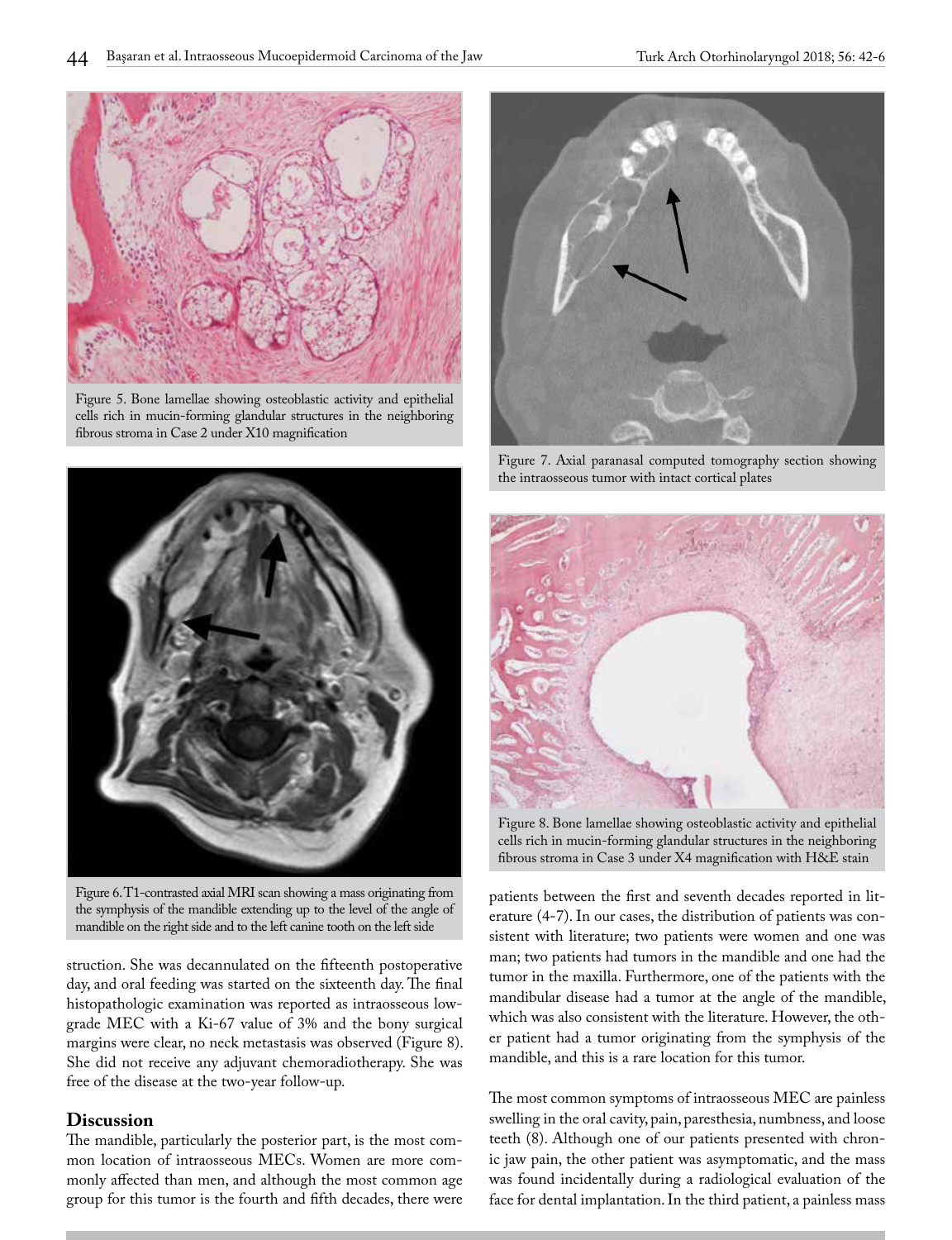was encountered while extracting a non-vital tooth, which was thought to be due to the tumor.

Different from the other oral cavity neoplasms, due to the intraosseous character, diagnosis of such a tumor may be challenging. Routine fine needle aspiration biopsies and incisional or punch biopsies directly from the tumor are often impossible for this type of malignancies. Open biopsies through the bones covering the tumor or true-cut biopsies are necessary for the preoperative histopathological diagnosis. Therefore, diagnostic criteria for intraosseous MEC were defined by Alexander et al. (9) and modified by Browand and Waldron (5) and are as follows: (a) intact cortical plates on CT, (b) radiographic evidence of bony destruction, (c) exclusion of another primary tumor whose metastasis could histologically mimic the central tumor, (d) exclusion of an odontogenic tumor, (e) histopathologic confirmation, and (f) detectable intracellular mucin. Radiologic findings of intraosseous MEC are unilocular or multilocular masses that can be associated with impacted tooth or cysts in 50% of the cases (1). Brookstone and Huvos have prepared a classification system based on the radiographic properties of the tumor, and this classification system is now used for determining the prognosis. According to this classification, the lesions with an intact cortex layer and without any bony expansions are categorized as stage 1 and have the best prognosis. Lesions that expand the bone but do not disturb the integrity of the cortex are stage 2. Lesions that disrupt the integrity of the periosteum or cause cortical perforation with or without nodal involvement and masses with nodal involvement are accepted as stage 3, with the poorest prognosis (8). All of our patients in this study were evaluated using an MRI scan preoperatively and diagnosed with stage 1 disease, and no local recurrence after surgical excision was observed.

Treatment modality of intraosseous MEC is surgical en bloc resection with clear margins, even for low-grade tumors. Recurrence was observed up to 40%-45% of cases, when treated with conservative therapy modalities, such as curettage or enucleation, and thus conservative modalities are not recommended (5, 8, 10). Recurrence rates were reduced to 13% after en bloc tumor resection with clear margins (8). Considering the intraosseous localization of the tumor, it is necessary to perform composite resection of the involved bone with enclosing borders of the tumor. As the most common location of this tumor is mandible, segmental resection of the mandible is necessary in most cases (8, 10). In our cases, one patient with the tumor located at the symphysis of the mandible underwent subtotal mandibulectomy, and the patient with a lesion at the ramus of the mandible underwent segmental mandibulectomy. The patient with maxillary intraosseous MEC was treated with an inferior partial maxillectomy.

There are two major indications for neck dissection: therapeutic neck dissection should be performed for patients with regional lymph node metastasis, and an elective neck dissection is recommended for patients with high-grade tumors (5, 11, 12). Freije et al. (12) suggested the need of adjuvant radiotherapy only for high-grade tumors. We performed elective neck dissection in both patients with mandibular intraosseous MEC since the preoperative histological grading of the tumor was dubious. For the patient with maxillary MEC, safe margins were achieved with an inferior maxillectomy, and neck dissection was not required. Postoperative histopathology results of all the three patients were low-grade intraosseous MEC, and no regional neck metastasis was observed in two patients. None of the patients had postoperative adjuvant radiotherapy.

Prognosis of salivary gland MEC is associated with the clinical stage and histological grade (10). In contrast, this is not applicable to central MEC. The classification system created by Brookstone and Huvos (5, 8) is the most commonly used method to determine the prognosis. Nevertheless, since there is no real staging method for this tumor, it is not always easy to determine the prognosis. Although the 5-year survival rates for low-grade lesions are up to 95%, this ratio drops to 40% for high-grade tumors. The main reasons for death are uncontrolled local recurrence and brain invasion (5). The rate of regional metastasis is about 9%, and metastasis is seen usually to the ipsilateral neck. Even though these tumors have a good overall prognosis, patients must be followed for long periods due to the high rates of local recurrence and regional metastasis (5, 8, 10). Although our follow-up time was short, no local recurrence or systemic metastasis was observed during the follow-up.

# **Conclusion**

Intraosseous MEC is a rarely seen bone tumor, which cannot be easily differentiated from primary dentigerous tumors of the jaw. When dealing with intraosseous tumors, physicians should be prudent and must consider that the tumor may be malignant and perform a biopsy before any curative therapy.

**Informed Consent:** Written informed consent was obtained from patients who participated in this study.

Peer-review: Externally peer-reviewed.

**Author Contributions:** Concept - B.B., B.B.; Design - B.B., E.Y.; Supervision - B.B., B.B.; Resource - C.D., E.S.; Materials - E.S.; Data Collection and/or Processing - E.S., C.D.; Analysis and/or Interpretation - B.B., B.B.; Literature Search - E.Y., C.D.; Writing - E.Y., C.D.; Critical Reviews - B.B., B.B., C.D., E.S, E.Y.

**Conflict of Interest:** No conflict of interest was declared by the authors.

**Financial Disclosure:** The authors declared that this study has received no financial support.

### **References**

- 1. Eversole LR. Mucoepidermoid carcinoma: review of 815 reported cases. Oral Surg Oral Med Oral Pathol 1970; 28: 490-5.
- 2. Raut D, Khedkar SA. Primary intraosseous mucoepidermoid carcinoma of the maxilla: a case report and review of literature. Dentomaxillofac Radiol 2009; 38: 163-8. **[\[CrossRef \]](https://doi.org/10.1259/dmfr/66127543)**
- 3. Pires FR, Paes de Almeida O, Lopes MA, Elias da Cruz Perez D, Kowalski LP. Central mucoepidermoid carcinoma of the mandible: Report of four cases with long term follow up. Int J Oral Maxillofac Surg 2003; 32: 378-82. **[\[CrossRef \]](https://doi.org/10.1054/ijom.2002.0374)**